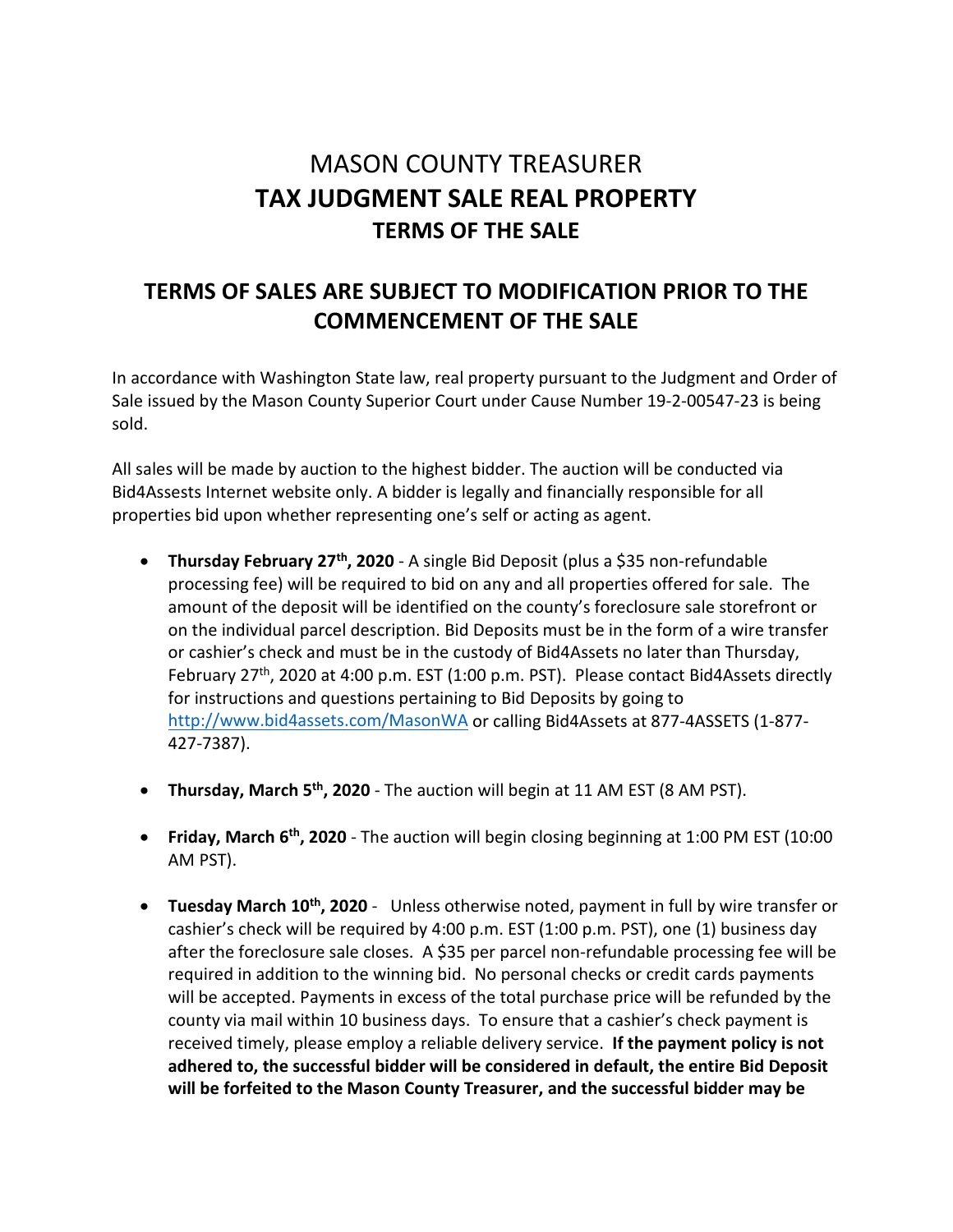**banned from future sales. The Mason County Treasurer reserves the right to pursue all available legal remedies against a non-paying bidder.**

- **Wednesday, March 11th, 2020** A bidder must complete the Bid4Assets deed wizard information. **Failure to complete the Bid4Assets deed wizard will result in the deed being recorded in the registered name of the successful bidder as supplied to Bid4Assests during bidder registration. No Changes will be made to the deed once it is recorded.** A Treasurer's Tax Deed will be issued within forty-five (45) days of the close of the auction. All fees to complete and record the deed are included in the minimum bid amount.
- **If no bid is made on a property or is unsold**, the Treasurer may open the bidding again the following week starting Monday, March 16<sup>th</sup>, 2020 at 11 A.M. (8:00 A.M. PST). The bidding will close on Monday, March 16<sup>th</sup>, 2020; closing times may vary; check listing for details. Bidders participating in the re-offer that have not remitted a bid deposit from the original auction must submit their deposit to Bid4Assets by Friday, March 13<sup>th</sup>, 2020. The Treasurer may withdraw any property from the sale at any time.

The Treasurer retains the right to reject any and all bids for any reason, withdraw any property from the sale at any time prior to the issuance of the Tax Deed, or close the auction at any time.

The County is not liable for the failure of any device that is not owned, operated and managed by the county, which prevents a person from participating in any sale. "Device" includes, but is not limited to; computers, and other equipment used to access the internet, hardware, networks, software applications and websites.

#### **Due Diligence**

Bidders are urged to perform property research and due diligence prior to bid submittal. **A bid is an irrevocable offer to purchase property and once made, is a binding contract.** The Bidder is solely responsible to determine the extent, if any, to which the property they are bidding on will or may be subject to liens. Prospective bidders are urged to examine the title, location and desirability of the properties available to their own satisfaction prior to the sale. The County Treasurer makes no warranty, either expressed or implied, to the title, the usability, location, property lines or topography of the properties listed. Bidders are further advised that certain properties may be subject to easements or use restrictions. Recorded easements are not extinguished by a tax sale. The property address where listed is not from a verified source, but the Treasurer is required to use it. Therefore, the address may, or may not be correct.

#### **Bidder's Prohibited**

Washington State law prohibits county officers and employees from directly or indirectly purchasing property at this sale.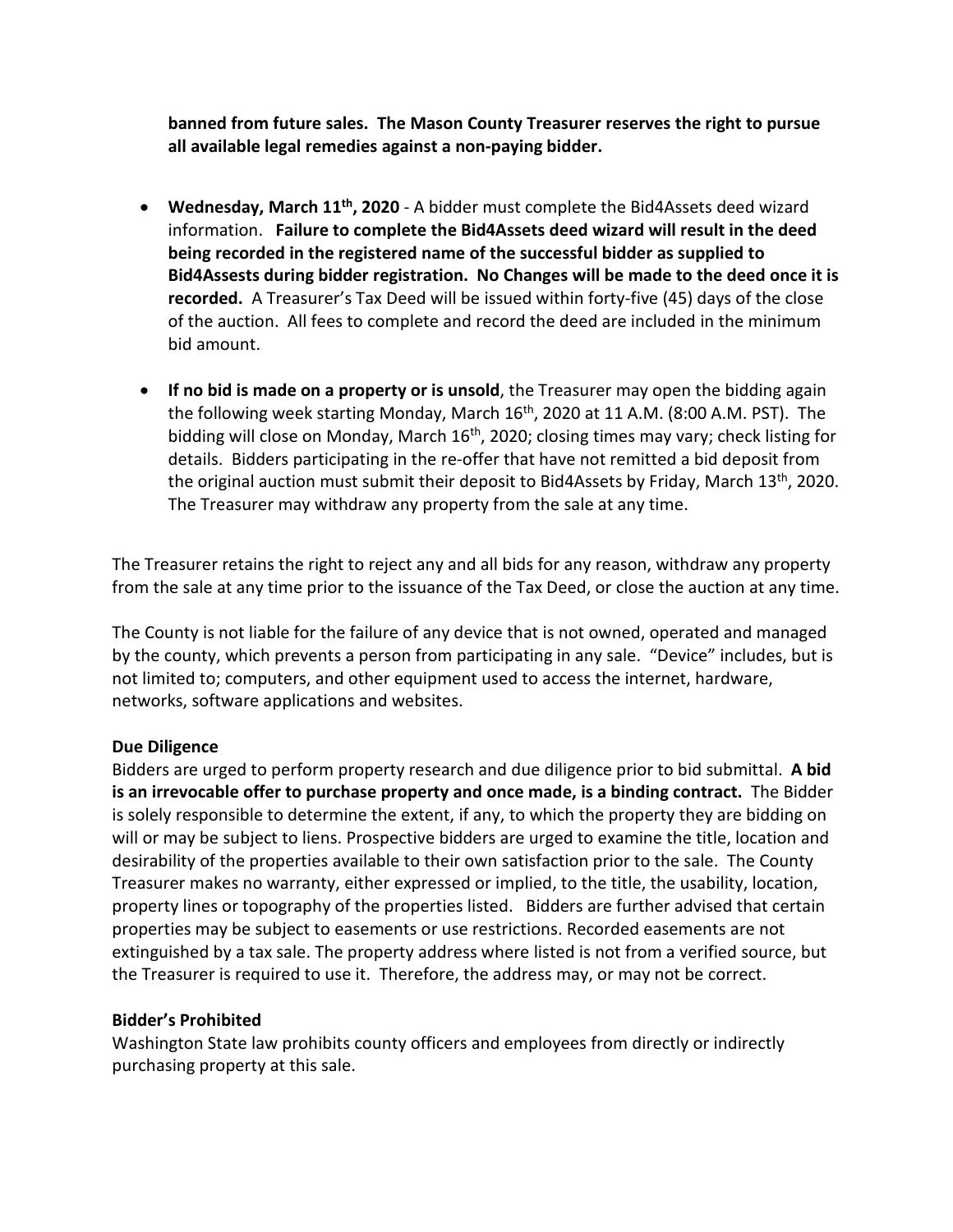#### **Competing Liens**

These sales may be subject to special assessment liens of other taxing districts and federal liens not extinguished by this sale, whether known or unknown. Properties that have an IRS lien against them, where known, have been listed on-line. The IRS has the right to acquire the property within 120 days of this sale by reimbursing the purchaser. There may be additional unknown liens.

#### **Redemption Rights**

No one claiming any right, title, interest or estate in property may redeem at this time or hereafter. An exception is made for minor or persons adjudicated to be legally incompetent may redeem their property at any time within three (3) years after the date of the sale. Title companies may not insure for a period of three years following a foreclosure sale. A quiet title process may be obtained through the courts.

#### **Excess Proceeds**

The County Treasurer will hold any proceeds from the sale in excess of minimum bid for a period of up to three (3) years. Pursuant to RCW 84.64.080 (10) Funds will be refunded, upon proper application of claim by the owner of record. The owner of record is determined as of the date the Certificate of Delinquency was issued.

#### **County as Bidder**

If no one bids the minimum bid amount on any property, at the close of the auction that property shall become the trust property of Mason County.

#### **Research and Inspect thoroughly before you bid**

This is a **BUYER BEWARE** sale. Chapter 84.64 RCW does not provide the right of rescission and RCW 58.17.210 does not provide a remedy. The County Treasurer makes no warranty, either expressed or implied, as to title, the usability, location, property lines or topography of the parcels listed. The County does not guarantee that all properties are buildable lots. All properties are offered for sale on a "where is" and "as is" basis without any representation or warranty, expressed or implied. **These terms and conditions shall serve as actual notice under RCW 58.17.210 to all purchasers and transferees that any real properties in this sale, divided in violation of local and state regulation, are ineligible for development permits unless otherwise determined by Mason County.**

It is the responsibility of the purchaser to do their own research as to the use of the properties for their intended purpose and to inspect the property personally to determine if it will be suitable for the purposes for which it is purchased. The Treasurer is not responsible for surveying, identifying or locating property boundaries for prospective buyers. The property